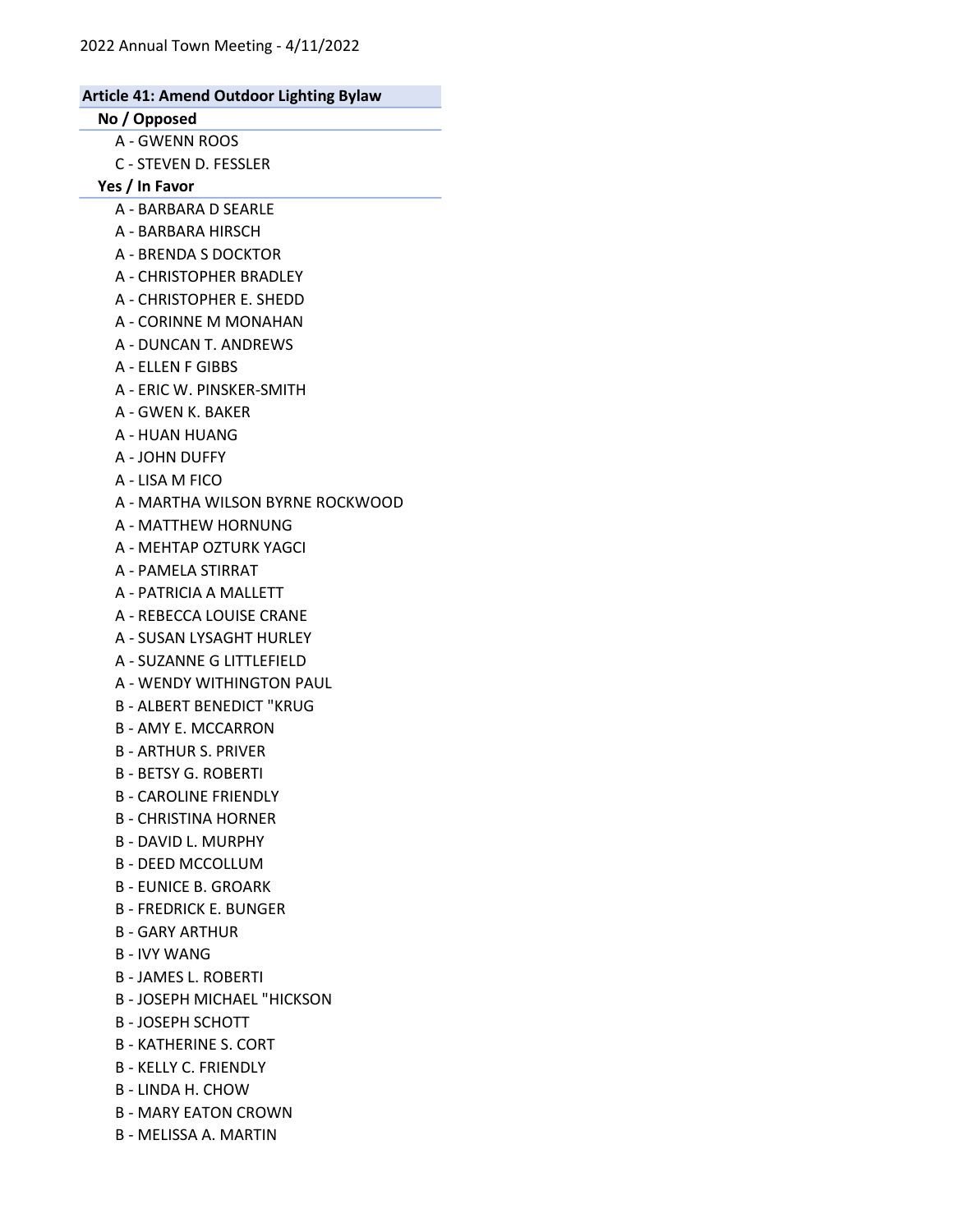- B MIDDLETON ANSLEY "MARTIN B - NORA TRACY PHILLIPS
- B PAUL THOMAS DELANEY
- B PETRO LISOWSKY
- B ROBERTA MORGENSTERN
- B S. PETER W. JONES
- B SKYE JACOBS
- C ANDREA N. WARD
- C ANN M. HOWLEY
- C ANN WELKE RAPPAPORT
- C BEATRICE BEZMALINOVIC DHEBAR
- C CHRISTINE S. MIZZI
- C ELIZABETH LASHWAY
- C HOLLY M. GRACE
- C HYUN SOOK RYU SONG
- C KATE MCGEOUGH
- C KATHY Y. EGAN
- C KELLY MCCOULF NORRIS
- C LEANNE J. LEIBMAN
- C LINDA OLIVER GRAPE
- C LOIS C. SULLIVAN
- C LUCIENNE V. RONCO
- C LUCY ROONEY KAPPLES
- C MARCIA TESTA SIMONSON
- C MARTIN JAY "MCHALE
- C MORRIS RUSTY KELLOGG
- C PAMELA POSEY
- C ROYALL H. SWITZLER
- C SARA H. RAVERET
- C SARAH H. PEDERSEN
- C SHANI M. DEFINA
- C SHARON L. GRAY
- C SUSAN K. MAGGIONI
- C THOMAS H. ULFELDER
- C WENDY HARRIS GARBER
- D ANN-MARA S. LANZA
- D CAROL ALMEDA-MORROW
- D CRAIG EDWARD MACK
- D DEREK B. REDGATE
- D DIANE E. HALL
- D ELIZABETH H. SHLALA
- D ELIZABETH SULLIVAN WOODS
- D ETHAN I. DAVIS
- D GAIL FRANCES SULLIVAN
- D IAN COHEN
- D ILLANA S. NISSENBAUM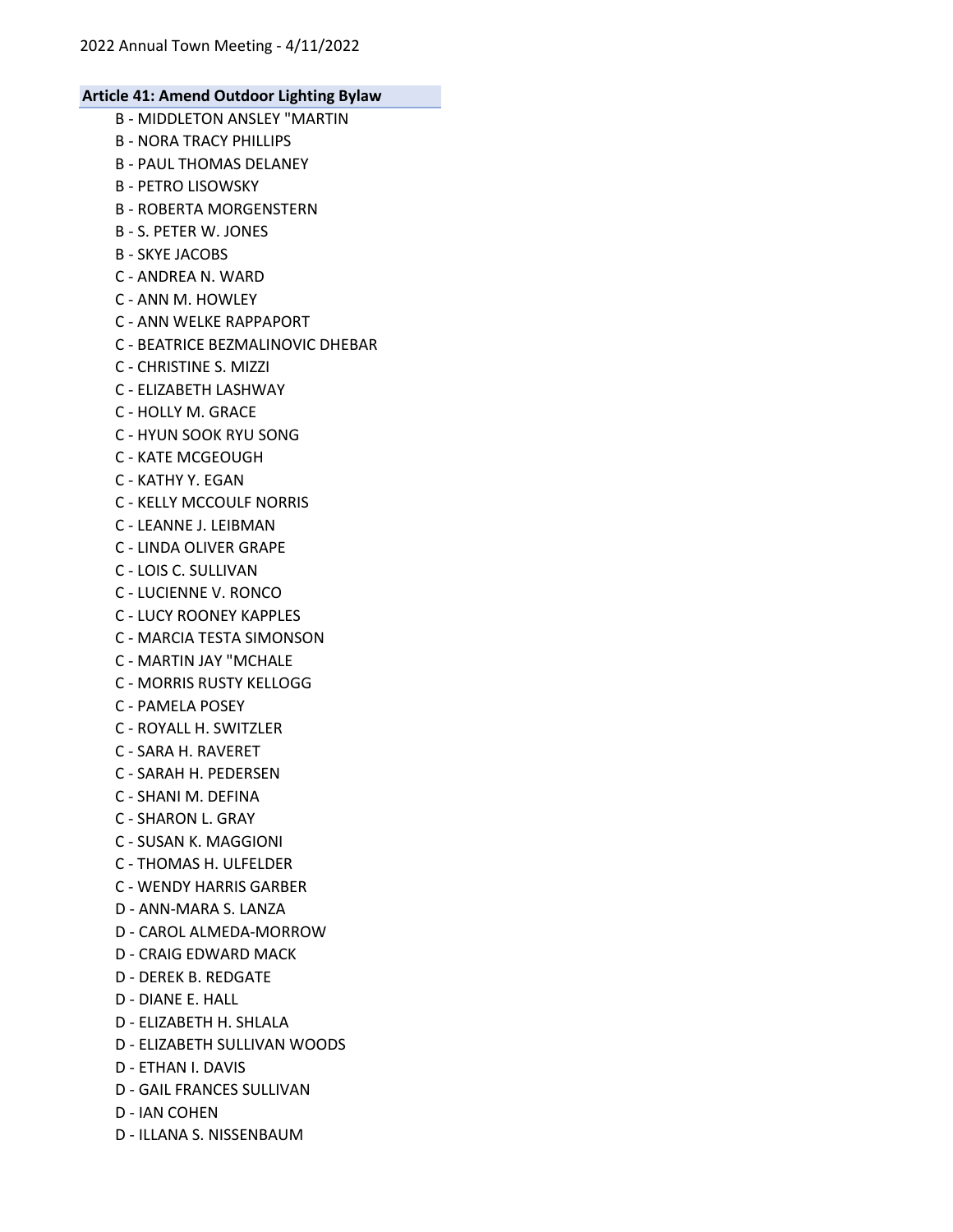- D JOHN D. LANZA
- D JOHN SCHULER
- D LAURA ROBERT-FRAGASSO
- D LAURA SCHOTSKY OLTON
- D LINA EVE VITA MUSAYEV
- D LORI A. FERRANTE
- D MARGIE PALLADINO
- D MARK B. BENJAMIN
- D MARY BETH GRIMM
- D MASON R. SMITH
- D MAURA MURPHY
- D PATTI QUIGLEY
- D RICHARD D. "HILL
- D SANDRA SABA JOSEPH
- D STEPHEN G. MURPHY
- D W. ARTHUR "GARRITY
- E CAREN PARKER
- E JACQUI VAN LOOY
- E JARED W. PARKER
- E JESSICA BETH GRAHAM
- E JOHN FREDERICK ERHARD
- E KATHERINE K. MACDONALD
- E KATHERINE L. "BABSON
- E KEVIN J. MACDONALD
- E LAURENCE D. SHIND
- E LISE M. OLNEY
- E MARLA L. ROBINSON
- E MARY GARD
- E NANCY L. GOODEN WESTENBERG
- E NEAL R. GOINS
- E ODESSA MB SANCHEZ
- E PAUL A. CRAMER
- E RAINA C. MCMANUS
- E RANI ELWY
- E REGINA C. LAROCQUE
- E RUSSELL THOMAS GENTRY
- E SUSAN E. RYAN
- E THOMAS J. MACDONALD
- E TIMOTHY W. FULHAM
- E WENDY A. HAERING-ENGELS
- E WENDY S. BECK VON PECCOZ
- F ANNE P. COHEN
- F C. MADISON "RILEY
- F CHRISTINE SWENSON LAWRENCE
- F CYNTHIA C. EDWARDS
- F DAVID LIVINGSTON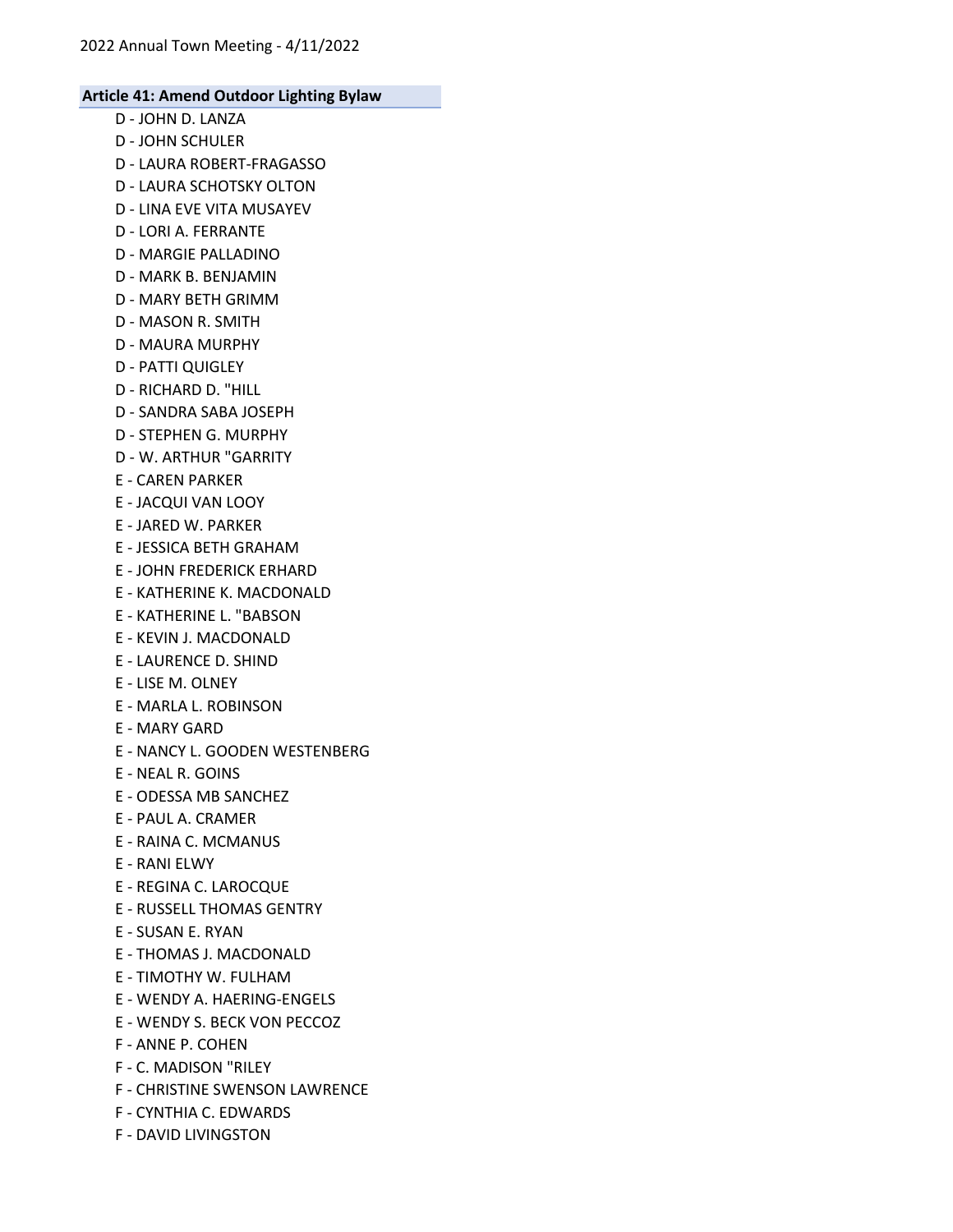- F DAVID RYAN DAWS
- F ELAINE M. PUTNAM
- F ELIZABETH LANGE
- F ELIZABETH MAY
- F FREDERIC W. RIPLEY
- F HOPE CROSIER
- F JAY PROSNITZ
- F JULIE RISING BRYAN
- F LISA COLLINS
- F MICHAEL ANDREW LICATA
- F MICHAEL J. MASTRIANNI
- F MICHELE DRAGON LIVINGSTON
- F NICHOLE ANN BERNIER
- F NIKI BRINKMAN-OFENLOCH
- F PRUDENCE B. HAY
- F SALVATORE "DEFAZIO
- F SARA A. JENNINGS
- F SHAWN BAKER
- F SHELLY WARD
- F STEVEN J. SIMONS
- F SUSAN KAGAN LANGE
- F VICTORIA J. OSTLER
- G ALICE HANLON PEISCH
- G ALLAN L. PORT
- G ANDREW A. WILSON
- G CRAIG L. COHEN
- G DIANE CAMPBELL
- G DOUGLAS W. SMITH
- G EDWARD D. FOLLAND
- G FREDERICK W. SCHALLER
- G HAROLD N. "KAPLAN
- G JANET Z. GIELE
- G JE'LESIA JONES
- G JOAN HACKETT CODY
- G JUDSON L. JAFFE
- G KARL HAMMOND
- G KATHLEEN F. TRUMBULL
- G LORRI WOODACRE
- G MARJORIE R. FREIMAN
- G MARY ANN CLUGGISH
- G MICHAEL R. TOBIN
- G PARKER MORSE
- G PAUL H. MERRY
- G PETER SOLOMON
- G PHILIPPA BIGGERS
- G RENEE B. O'SULLIVAN